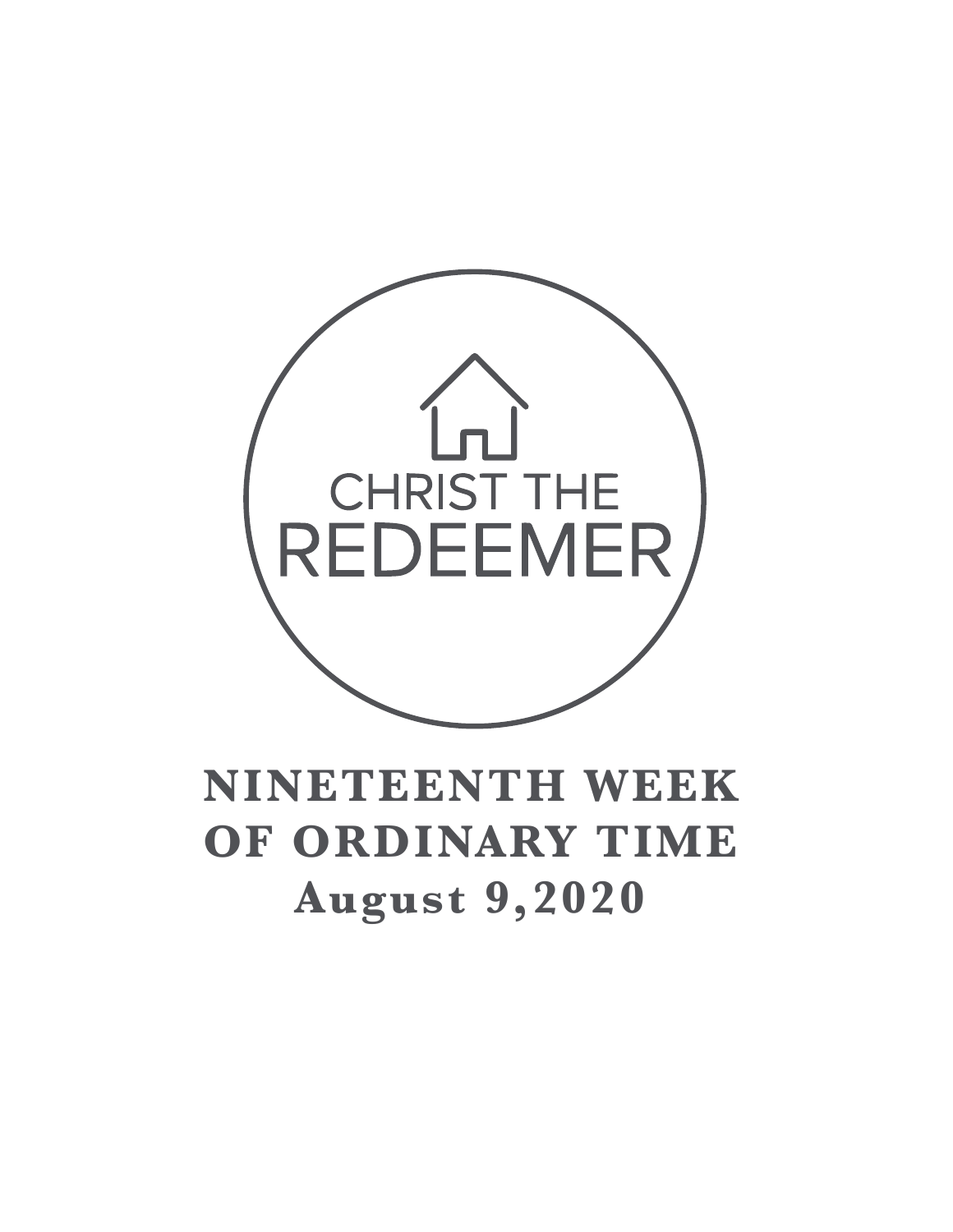

# **NINETEENTH WEEK OF ORDINARY TIME AUGUST 9,2020**

#### **LITURGICAL MUSIC**

# **Gathering|Sat 4:00 pm, Sun 7:00 am & 9:00 am BE NOT AFRAID |** *Robert J. Dufford, S.J.*

**1)** You shall cross the barren desert but you shall not die of thirst. You shall wander far in safety though you do not know the way. You shall speak your words in foreign lands and all will understand. You shall see the face of God and live. Be not afraid. I go before you always. Come, follow me, and I will give your rest.

**2)** If you pass through raging waters in the sea, you shall not drown. If you walk amid the burning flames, you shall not be harmed. If you stand before the pow'r of hell and death is at your side, Know that I am with you through it all.

**3)** Blessed are your poor, for the kingdom shall be theirs. Blest are you that weep and mourn, for one day you shall laugh. And if wicked tongues insult and hate you all because of me, Blessed, blessed are you!

# **Gathering | Sunday 11:00 am BLESSED BE YOUR NAME** | *Matt Redman*

Blessed be Your name in the land that is plentiful Where Your streams of abundance flow, blessed be Your name And blessed be Your name, when I'm found in the desert place Though I walk through the wilderness, blessed be Your name

**Every blessing You pour out I'll turn back to praise And when the darkness closes in Lord, still I will say Blessed be the name of the Lord, blessed be Your name Blessed be the name of the Lord, blessed be Your glorious name** 

**You give and take away, You give and take away My heart will choose to say, Lord blessed be Your name**

# TODAY'S READINGS FROM SCRIPTURE: NINETEENTH SUNDAY IN ORDINARY TIME

# **READING 1** | KGS 19:9A, 11-13A

# **A reading from the first Book of Kings**

At the mountain of God, Horeb, Elijah came to a cave where he took shelter. Then the LORD said to him, "Go outside and stand on the mountain before the LORD; the LORD will be passing by." A strong and heavy wind was rending the mountains and crushing rocks before the LORD—but the LORD was not in the wind. After the wind there was an earthquake—but the LORD was not in the earthquake.After the earthquake there was fire—but the LORD was not in the fire.After the fire there was a tiny whispering sound. When he heard this, Elijah hid his face in his cloakand went and stood at the entrance of the cave.

# **RESPONSORIAL PSALM** |PS 85:9, 10, 11-12, 13-14

R (8) **Lord, let us see your kindness, and grant us your salvation.**

I will hear what God proclaims; the LORD — for he proclaims peace. Near indeed is his salvation to those who fear him, glory dwelling in our land.  $\mathbb{R}^7$ 

Kindness and truth shall meet; justice and peace shall kiss.Truth shall spring out of the earth, and justice shall look down from heaven.  $\mathbb{R}^7$ 

The LORD himself will give his benefits; our land shall yield its increase. Justice shall walk before him, and prepare the way of his steps. $\mathbb{R}^7$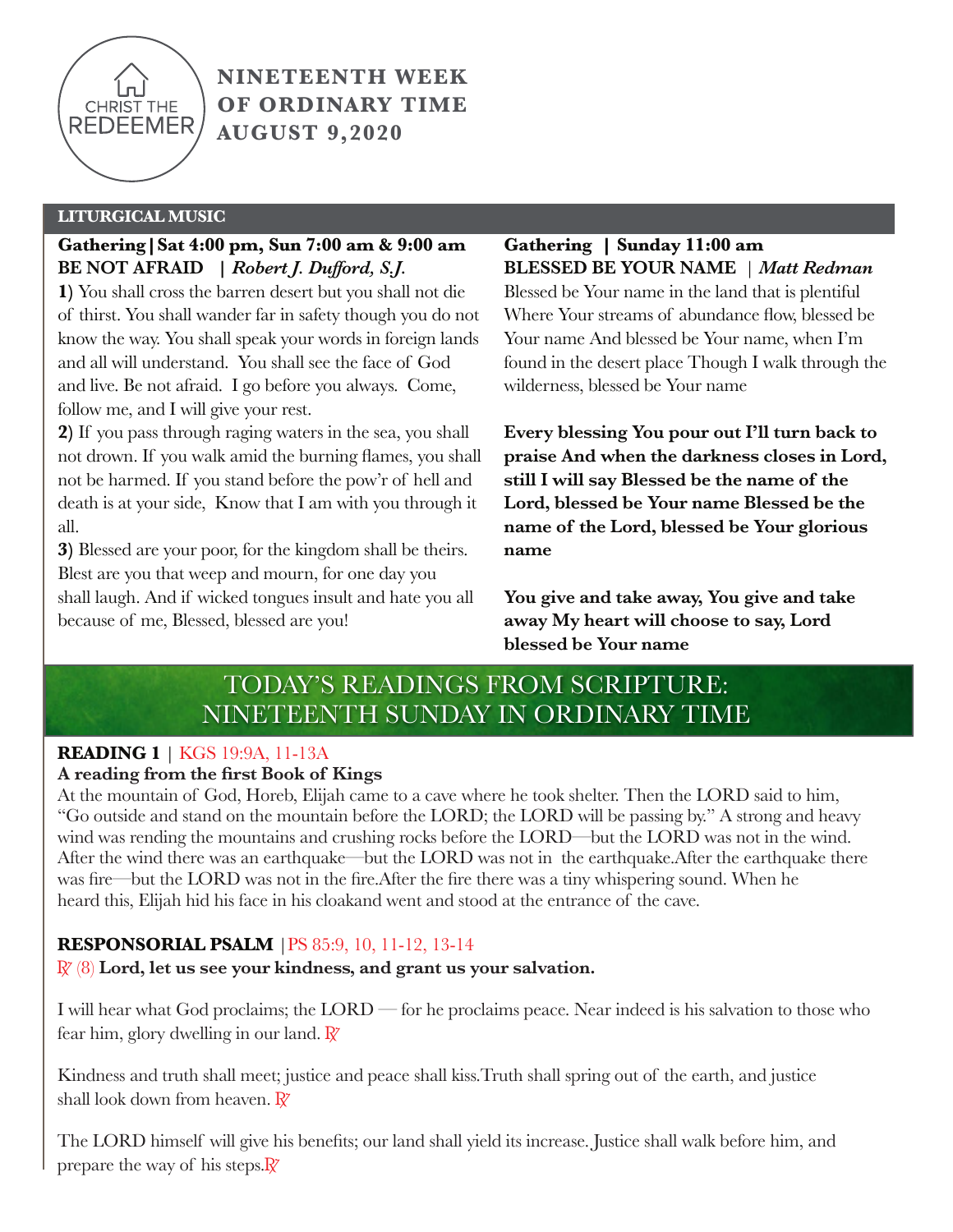# **READING 2** | ROM 9:1-5

#### **A reading from the Letter of Saint Paul to the Romans**

Brothers and sisters: I speak the truth in Christ, I do not lie; my conscience joins with the Holy Spirit in bearing me witness that I have great sorrow and constant anguish in my heart. For I could wish that I myself were accursed and cut off from Christ for the sake of my own people, my kindred according to the flesh. They are Israelites; theirs the adoption, the glory, the covenants, the giving of the law, the worship, and the promises; theirs the patriarchs, and from them, according to the flesh, is the Christ, who is over all, God blessed forever. Amen.

# **GOSPEL**

## **A reading from the holy Gospel according to Matthew** | MT 14:22-33

After he had fed the people, Jesus made the disciples get into a boat and precede him to the other side, while he dismissed the crowds. After doing so, he went up on the mountain by himself to pray. When it was evening he was there alone. Meanwhile the boat, already a few miles offshore, was being tossed about by the waves, for the wind was against it. During the fourth watch of the night, he came toward them walking on the sea. When the disciples saw him walking on the sea they were terrified. "It is a ghost," they said, and they cried out in fear. At once Jesus spoke to them, "Take courage, it is I; do not be afraid." Peter said to him in reply, "Lord, if it is you, command me to come to you on the water." He said, "Come." Peter got out of the boat and began to walk on the water toward Jesus. But when he saw how strong the wind was he became frightened; and, beginning to sink, he cried out, "Lord, save me!" Immediately Jesus stretched out his hand and caught Peter, and said to him, "O you of little faith, why did you doubt?" After they got into the boat, the wind died down. Those who were in the boat did him homage, saying, "Truly, you are the Son of God."

#### **LITURGICAL MUSIC**

# **OFFERTORY**|**Sat 4:00 pm, Sun 7:00 am & 9:00am HERE I AM |** *Tom Booth* **Here I am, standing right beside you. Here I am; do not be afraid. Here I am, waiting like a lover. I am here; here I am.**

**1.** Do not fear when the tempter calls you. Do not fear even though you fall. Do not fear, I have conquered evil. Do not fear, never be afraid. **2.** I am here in the face of every child. I am here in every warm embrace. I am here with tenderness and mercy. Here I am; I am here.

**3.** I am here in the midst of every trial. I am here in the face of despair. I am here when pardoning your brother. Here I am; I am here.

# **COMMUNION** | **Sat 4:00 pm, Sun 7:00 am & 9:00am YOU ARE MINE** | *David Haas*

**1.** I will come to you in the silence, I will lift you from all your fear. You will hear my voice I claim you as my choice, Be still and know I am here. **2.** I am hope for all who are hopeless, I am eyes for all who long to see. In the shadows of the night, I will be your light, Come and rest in me. **Do not be afraid, I am with you. I have called you each by name. Come & follow me, I will bring you home; I love you and you are mine.**

**3.** I am strength for all the despairing, healing for the ones who dwell in shame. All the blind will see, the lame will all run free, and all will know my name.

**CLOSING** | **Sat 4:00 pm, Sun 7:00 am & 9:00 am FOREVER |** *Chris Tomlin* Give thanks to the Lord our God and King **His love endures forever** For He is Good He is above all things **His love endures forever. Sing Praise (2X's)** With a mighty hand and out-stretched arm **His love endures forever** For the life that's been re-born **His love endures forever. Sing Praise (4X's) Forever God is Faithful, Forever God is strong! Forever God is with us… forever….and ever…forever** From the rising to the setting sun **His love endures forever** And by the grace of God we will carry on **His love endures forever. Sing Praise (4X's)**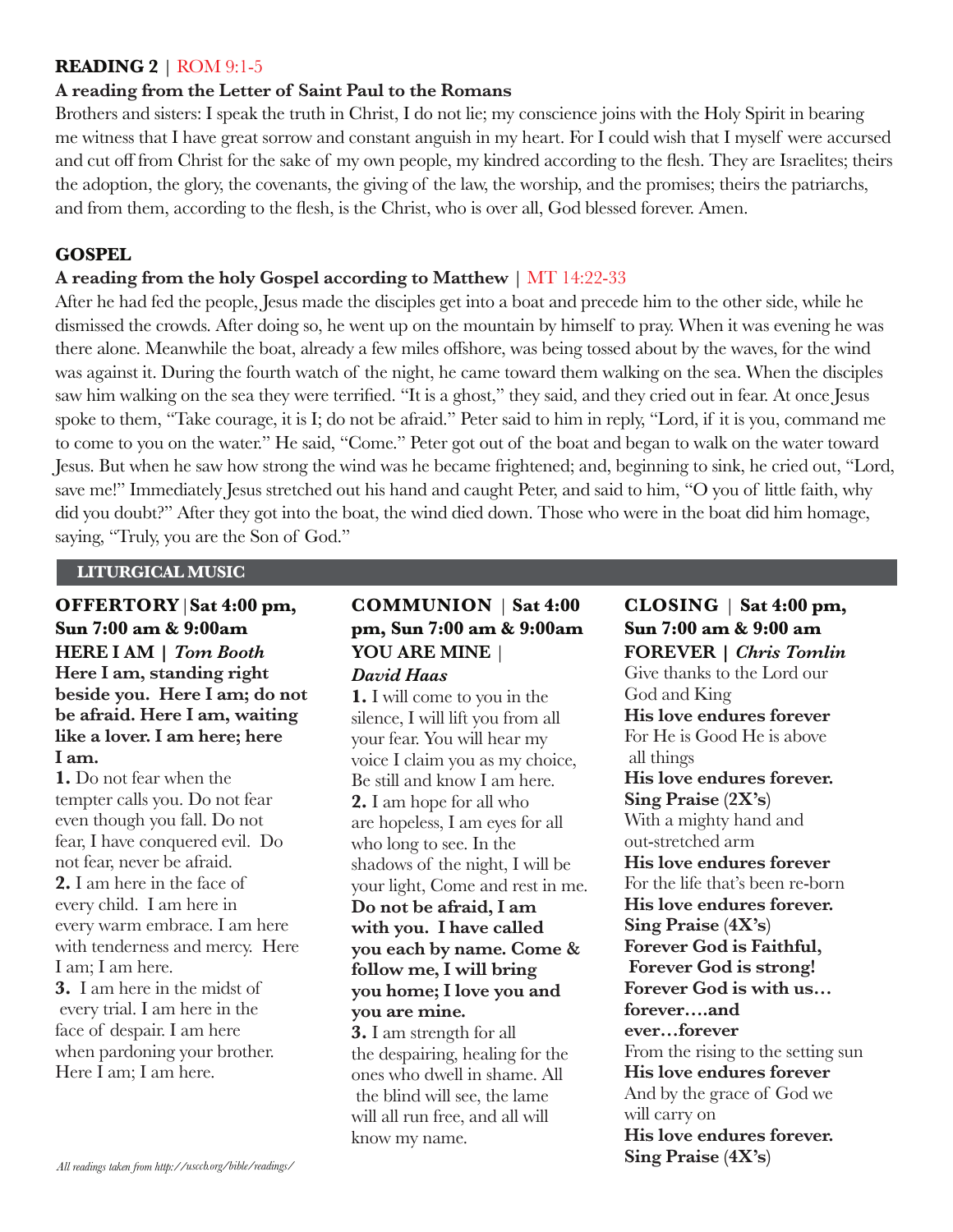#### **LITURGICAL MUSIC**

# **Sun 11:00 am OFFERTORY**

#### **I WILL EXALT YOU |** *Brooke Ligertwood*  I will exalt You, I will exalt You I will exalt You, You

are my God

My hiding place, my safe refuge My treasure Lord You are My friend and King, anointed One Most holy

Because You're with me, because You're with me Because You're with me, I will not fear

## **Sun 11:00am COMMUNION OCEANS** | *Joel Houston, Matt Crocker, Salomon Ligtheim*

You call me out upon the waters, the great unknown where feet may fail. And there I find you in the mystery, in oceans deep my faith will stand.

And I will call upon your name, and keep my eyes above the waves Where oceans rise, my soul will rest in your embrace For I am yours and you are mine

Your grace abounds in deepest waters, your sovereign hand will be my guide. Where feet may fail and fear surrounds me, you've never failed and you won't start now

Spirit lead me where my trust is without borders Let me walk upon the waters wherever you would call me Take me deeper than my feet could ever wander And my faith will be made stronger in the presence of my Savior.

#### **Sun 11:00 am CLOSING**

**YOUR LOVE DEFENDS ME |** *Matt Maher*  **Surely my God is the strength of my soul Your love defends me, Your love defends me And when I feel like I'm all aloneYour love defends me, Your love defends me**

You are my joy, You are my song You are the well, the One I'm drawing from You are my refuge, my whole life long Where else would I go

Day after day, night after night I will remember, You're with me in this fight Although the battle, it rages on the war is already won, I know the war is already won



# **Prayer during Hurricane Season:**

Our Father in Heaven, though the powerful intercession of Our Lady of Prompt Succor, spare us during this hurricane season and protect us and our homes from all the disasters of nature.

Our Lady of Prompt Succor hasten to help us. Our Lady of Prompt Succor hasten to help us. Our Lady of Prompt Succor hasten to help us.

#### **Note Bene:**

Your Mass intentions are being prayed for and remembered daily. The confined space of our current Mass handouts prevents the publishing of our full list of Mass intentions. We will resume this publication as soon as possible. Thank you for your understanding.